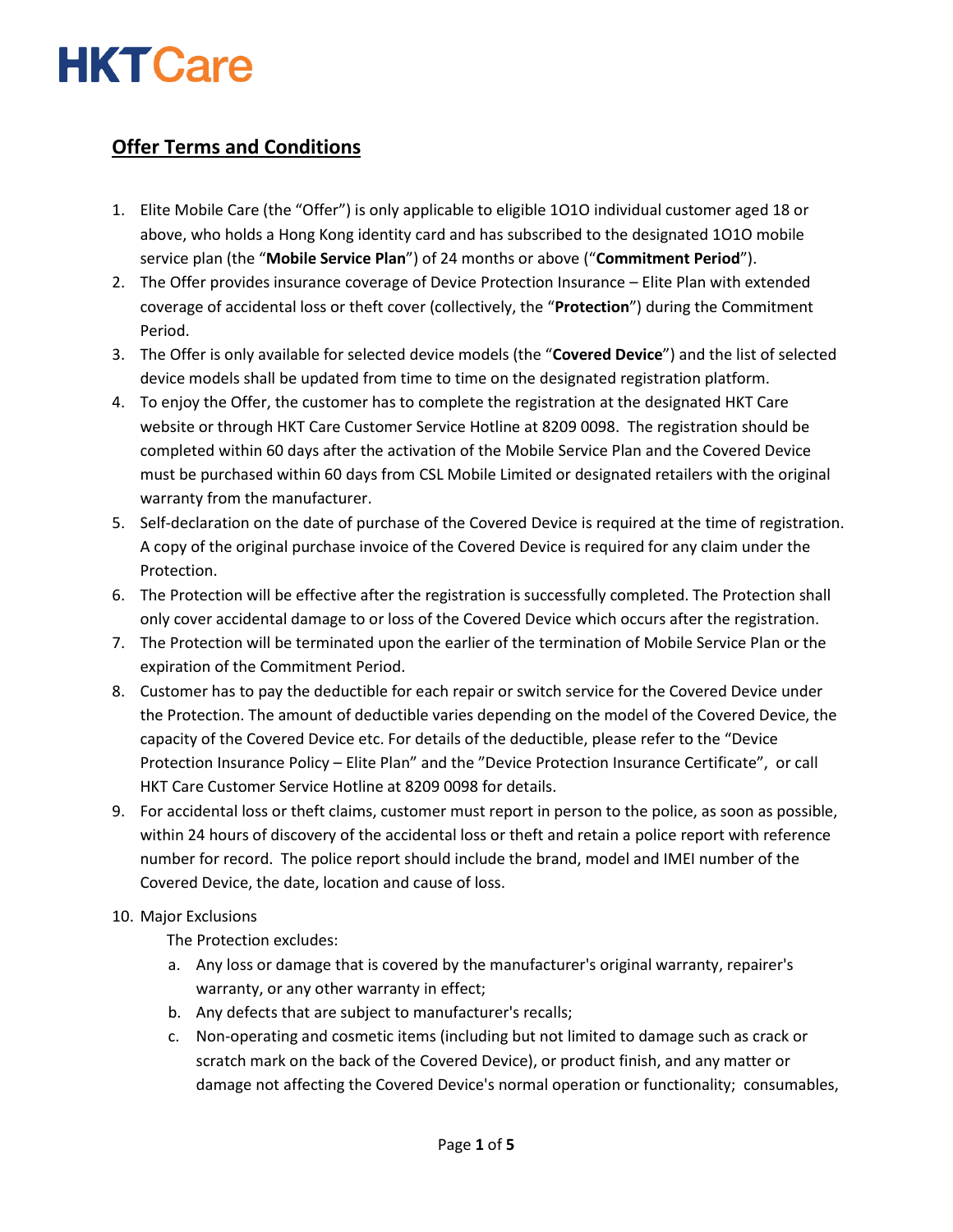accessories used in or with the Covered Device; audio and video external cables and cords; add on options incorporated;

- d. Software (including operation system, mobile applications and stored data), defects resulting directly from software installation and / or removal, computer virus, virus prevention, and other peripherals;
- e. Any damage occurring after repairs made by non-authorized repairers or service centres to the Covered Device;
- f. External faults such as wiring, electrical connection, power voltage or current, realigning of signal receivers (poor reception);
- g. Confiscation or damage by any government, police officer, customs official, or other person acting under order of law;
- h. Loss due to illegal activity or any criminal or civil fines, penalties or punitive or exemplary or aggravated damages;
- i. Malicious Damage unless the incident having been reported to the police within twentyfour (24) hours of discovery;
- j. Riot or strike;
- k. Any damage where: (i) the insured cannot present the damaged Covered Device; (ii) the IMEI number cannot be identified and the nature of the damage does not substantiate damage to the IMEI number; (iii) the IMEI number has been tampered with; and
- l. Other exclusions stated in the "Device Protection Insurance Policy Elite Plan".
- 11. Change of Covered Device is not allowed during the period of insurance under the Protection except the change of Device as a result of loss covered under the Protection.
- 12. The Protection provided under the Offer is underwritten by FWD General Insurance Company Limited ("**FWD GI**"). The coverage for the Protection is subject to its terms and conditions. For details and exclusions, please refer to the "Device Protection Insurance Policy – Elite Plan" policy provisions. FWD GI reserves the final decision on the approval of the Protection applications and claims.
- 13. HKT Financial Services (IA) Limited ("**HKTIA**"), a wholly owned subsidiary of HKT Limited (HKT Limited is a company incorporated in the Cayman Islands with limited liability), offers a wide range of life insurance and general insurance products under the brand of HKT Care. HKTIA (License No.: FA2474) being registered with the Insurance Authority of Hong Kong ("IA") as a licensed insurance agency, acts as an appointed licensed insurance agent for FWD GI. HKTIA will act as the insurance intermediary to arrange for the Protection and provide related services for FWD GI.
- 14. CSL Mobile Limited ("**CSL**") is the policyholder of the Protection and does not represent HKTIA. CSL has no involvement in the arrangement of the Protection.
- 15. In the event of any disputes, the decision of HKTIA and FWD GI shall be final and conclusive. HKTIA and FWD GI reserve the right to change these terms and conditions at any time without prior notice.
- 16. In case of any discrepancies between the Chinese and English versions, the English version shall prevail.
- 17. "Communicable Disease Exclusion" is applicable to policy commenced on/after 1 January 2021 and please refer to the policy provision for details.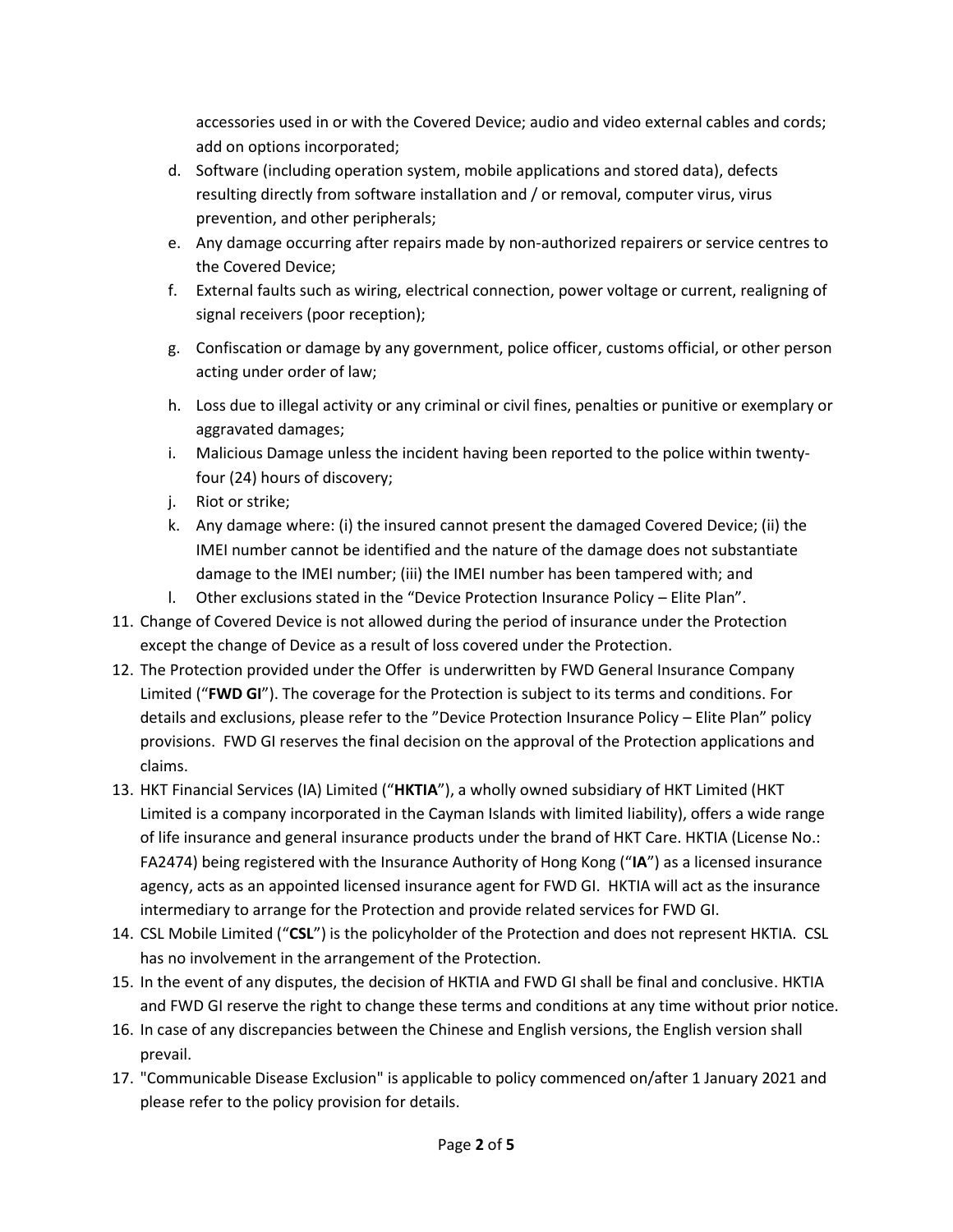For enquiries, please call HKT Care Customer Service Hotline at 8209 0098 during the office hours.

Disclaimer: This leaflet gives only an outline of the Protection's cover and any information given herein is subject to the terms and conditions (including exclusions) in the policy provisions. For the terms and conditions and the full list of exclusions of the Protection, please refer to the "Device Protection Insurance Policy – Elite Plan", a specimen copy of which will be furnished to you on request. Please contact HKT Care Customer Service Hotline at 8209 0098.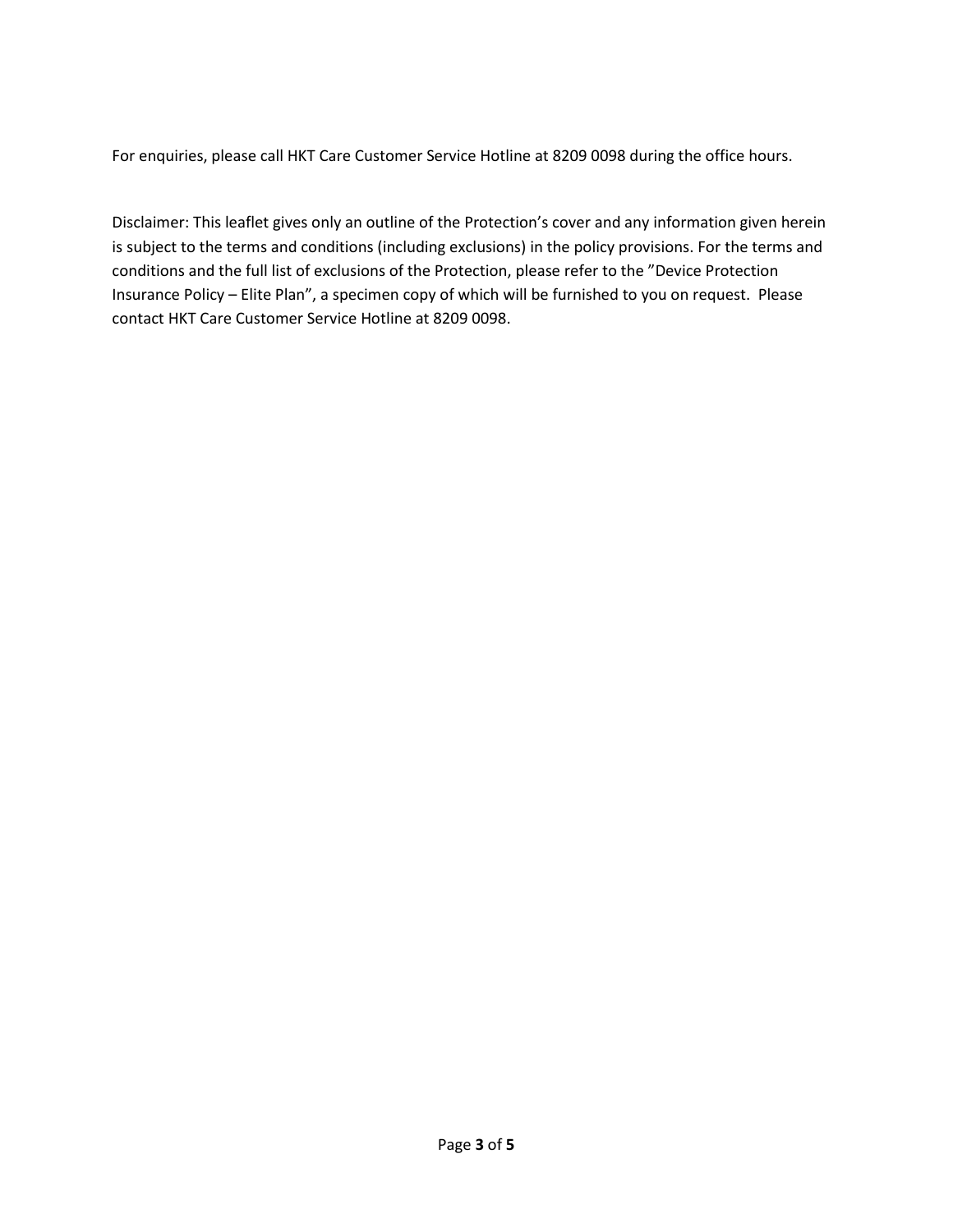

### **優惠條款及細則**

- 1. 超凡智能手機保障(「**此優惠**」)只適用於年滿 18 歲並持有有效香港身份證之 1O1O 合資格個人客 戶,並必須選用及簽訂指定 1O1O 之 24 個月或以上承諾期(「**承諾期**」)之流動通訊服務計劃 (「**流動通訊服務計劃**」) 。
- 2. 此優惠於承諾期內提供「智能手機保障計劃 卓越計劃」及附加意外遺失或盜竊延伸保障的保障 (統稱為「**保障**」)。
- 3. 此優惠只適用於指定手機型號(「受保手機」),而指定手機型號清單將不時於指定登記平台更新。
- 4. 要享有此優惠,客戶須透過指定 HKT Care 網站或 HKT Care 客戶服務熱線 8209 0098 完成登記。 有關登記必須於流動通訊服務計劃啟動日起計六十日內完成,及受保手機必須購自香港移動通訊 有限公司或指定零售商,並於手機購買日後六十日內登記及手機必須擁有製造商之原廠保養。
- 5. 於登記時必須對受保手機的購買日自行作出聲明,而就此保障作出任何索償時,必須提交購買受 保手機的發票正本。
- 6. 此保障將於登記成功完成後方能生效。此保障只就完成登記後發生的受保手機的意外損毀或損失 提供保障。
- 7. 此保障將於客戶終止流動通訊服務計劃終止時或承諾期屆滿時終止(較早者為準)。
- 8. 客戶須就此保障下之受保手機之每項維修或更換服務繳付自負額。自負額會因應受保手機型號及 其手機容量等因素,而有所不同。有關自負額的詳情,可參閱「Device Protection Insurance Policy – Elite Plan」及「智能手機保障計劃證明書」或致電 HKT Care 客戶服務熱線 8209 0098 查詢。
- 9. 有關意外遺失或盜竊之家償,客戶必須於發現手機意外遺失或被盜竊後二十四小時內儘快親身向 向警方報案,並獲取一份附有報案編號的警方報告以作記錄。警方報告須包括受保手機的手機品 牌、型號及國際流動裝置辨識碼、案發日期、地點及原因。

#### 10. 主要不保事項

此保障不包括:

- a. 任何仍受製造商之原廠保養、維修商保養或任何其他仍生效之保養所 保障之損毁或損失;
- b. 由製造商發起及負責的產品缺陷回收行動;
- c. 非操作性及裝飾項目(包括但不限於受保手機背面的裂紋或刮痕等損壞), 或產品修飾, 及 任何不影響受保 手機之正常操作及功能的損毀;消耗品,於受保手機中使用或與其一起 使用的附件;音頻和視 頻外部電纜和電線,已加入的附加項目;
- d. 軟件(包括操作系統,流動應用程式及已儲存資料)、由於軟件安裝及/或拆除而導致 的缺 陷、電腦病毒、病毒防衛或其他周邊設備;
- e. 受保手機曾由未經授權的維修商或服務供應商維修之後所發生的任何損毀;
- f. 外來錯誤因素如錯誤接線、電源接駁、電壓或電流、接收器調較訊號(接收不良);